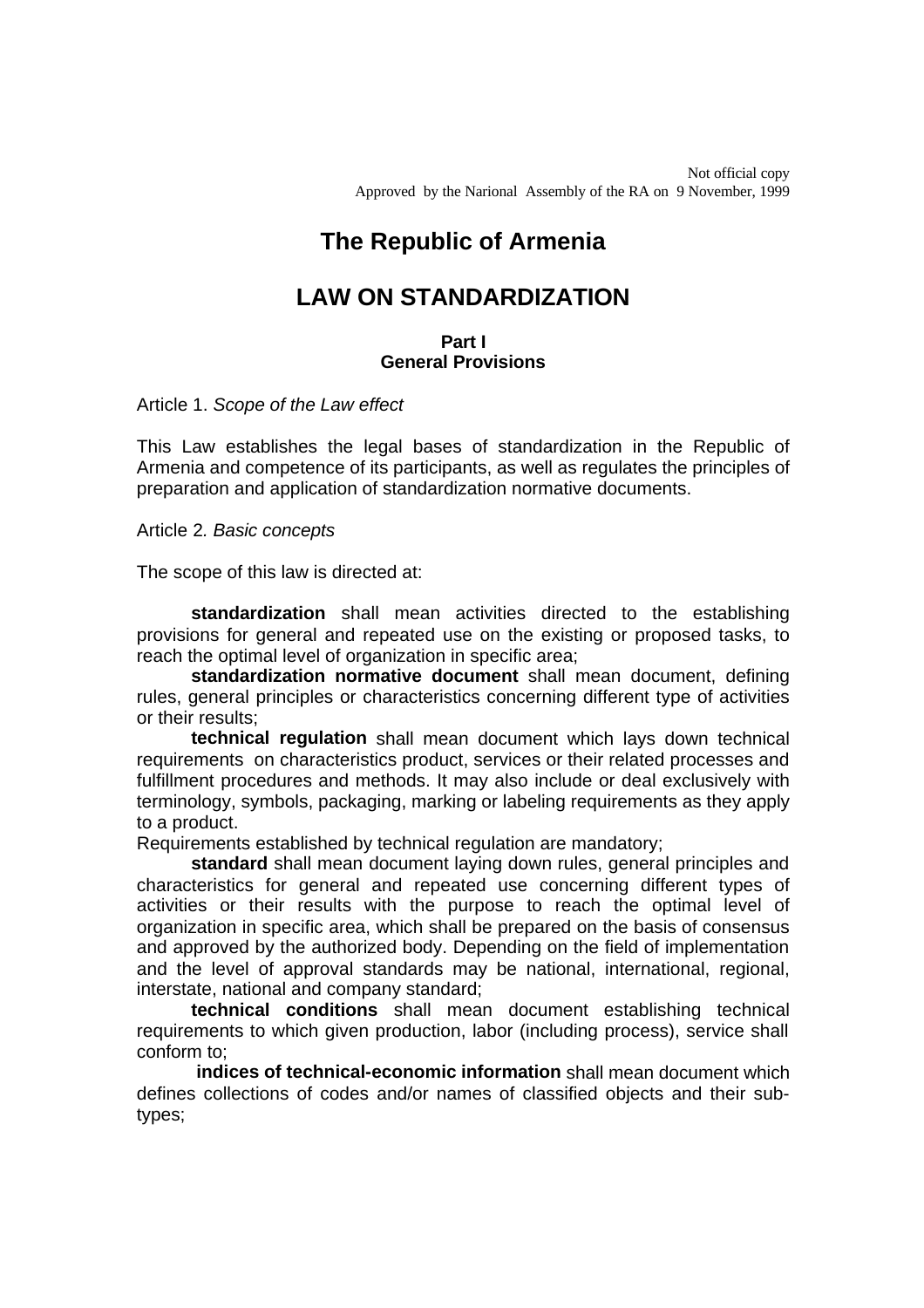**national body for standardization** shall mean standardization body recognized by government that has the right to be recognized as the national member of the relevant international or regional standardization organization:

**national system for standardization** shall mean regulated by the normative documents of one country interrelated rules and provisions on the organization of standardization activities and procedures thereof.

## Article 3. *The objectives and objects of standardization*

The objective of standardization is to ensure:

- a) the safety of production, work, service for the environment, life, health and property;
- b) the technical and informational compatibility, exchangeability of the production;
- c) the improvement of quality of the production, work, service;
- d) uniformity of measures;
- e) economy of resources;
- f) in the event of emergencies, the security and reliability of the buildings and constructions;
- g) removal of technical barriers to trade;
- h) the essential conditions for the state defense and mobilization readiness.

Objects of standardization are products, labor (including process) and services.

## Article 4. *Legal regulation of the standardization relations*

Standardization related relationships in the Republic of Armenia are regulated by this law and other legislative acts.

## Article 5. *International treaties*

Should the International treaties of the Republic of Armenia establish rules other than stipulated by this law, then the rules of international treaties shall be implemented.

Article 6. *Participants of standardization*

- 1. Participants of standardization are national body for standardization, other state bodies, as well as legal persons and sole entrepreneurs.
- 2. State other bodies shall participate in standardization process within the scope of their competence according to the legislation of the Republic of Armenia.
- 3. Legal persons and sole entrepreneurs shall realize their activities in the process of standardization in compliance with this Law and other legal acts.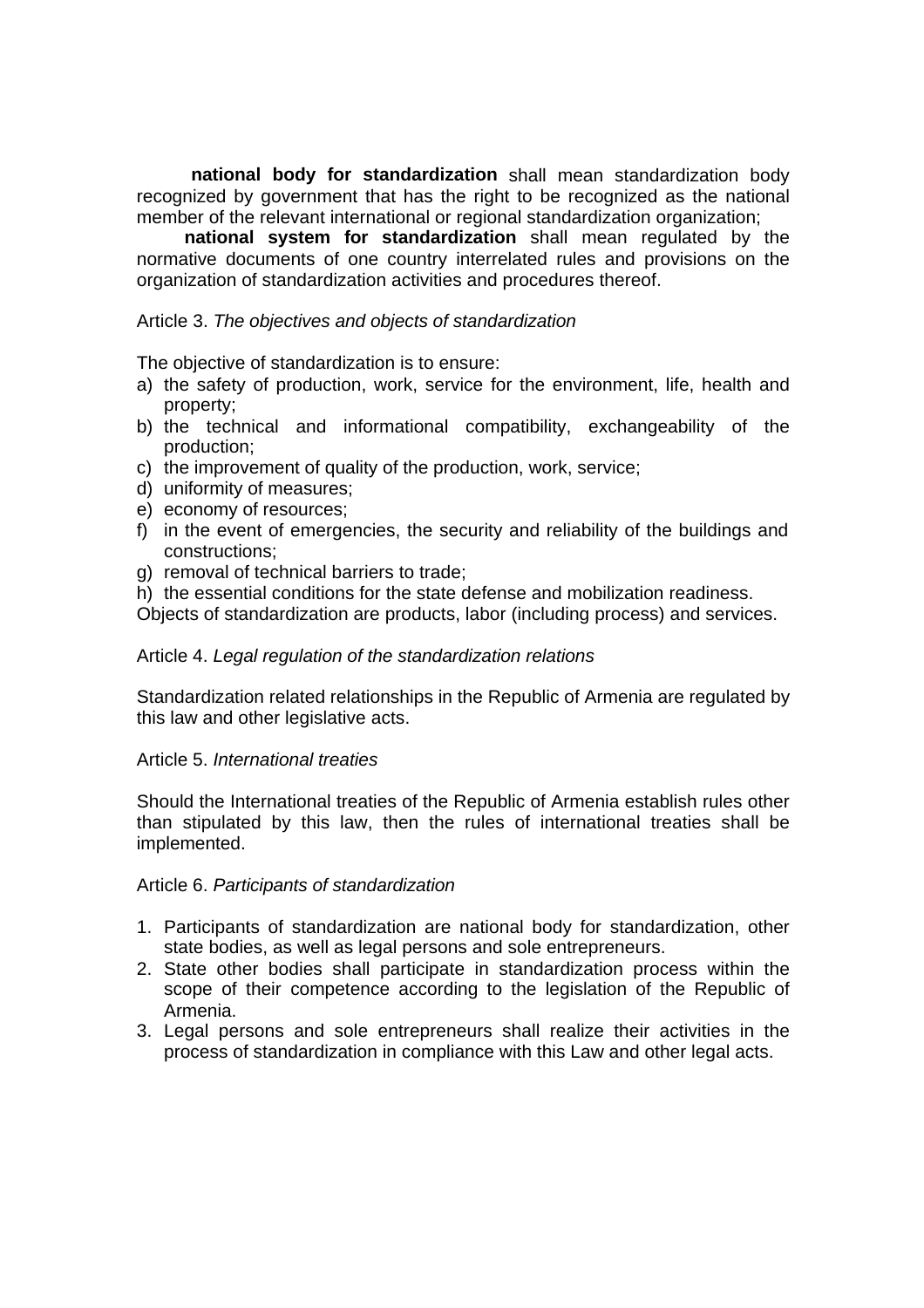## **Part II**

## **Normative Documents of Standardization, their Application and Provision of Information**

Article 7. *Normative documents acting in the Republic of Armenia and requirements towards them*

- 1. Normative documents acting in the Republic of Armenia are as follows:
- a) technical regulations;
- b) national standards;
- c) technical conditions;
- d) indices of technical-economic information (hereinafter indices);
- e) specifications.
- 2. The requirements established by standardization normative documents shall be based on contemporary achievements of science, engineering and technology, international, regional, interstate standards, standardization rules, norms and national standards of other countries, taking into account specific conditions of products use, labor fulfillment, service provision and shall not come into conflict with the legislation of the Republic of Armenia.

## Article 8. *Technical regulations*

- 1. Technical Regulations in the Republic of Armenia are those Laws of the Republic of Armenia and legal acts, which include technical requirements on standardization objects, as well as institutional normative legislative acts adopted by the state bodies authorized to establish the mandatory requirements towards products, services and procedures and methods concerning their production, realization, in compliance with the legislation of the Republic of Armenia.
- 2. The requirements with the objective to ensure the national safety, including economic and industrial safety, protection of consumers life and health, environment, flora and fauna, natural resources, prevention of a deceptive practices concerning designation of product and service, quality or safety thereof, misleading consumers shall be established by technical regulations.
- 3. Technical regulations may include technical requirements directly, by means of reference to standard or inclusion of text of standard completely or partly.
- 4. Requirements established by technical regulations shall not create technical barriers to trade.

## Article 9. *National standards*

- 1. National standards are:
- a) standards of the Republic of Armenia;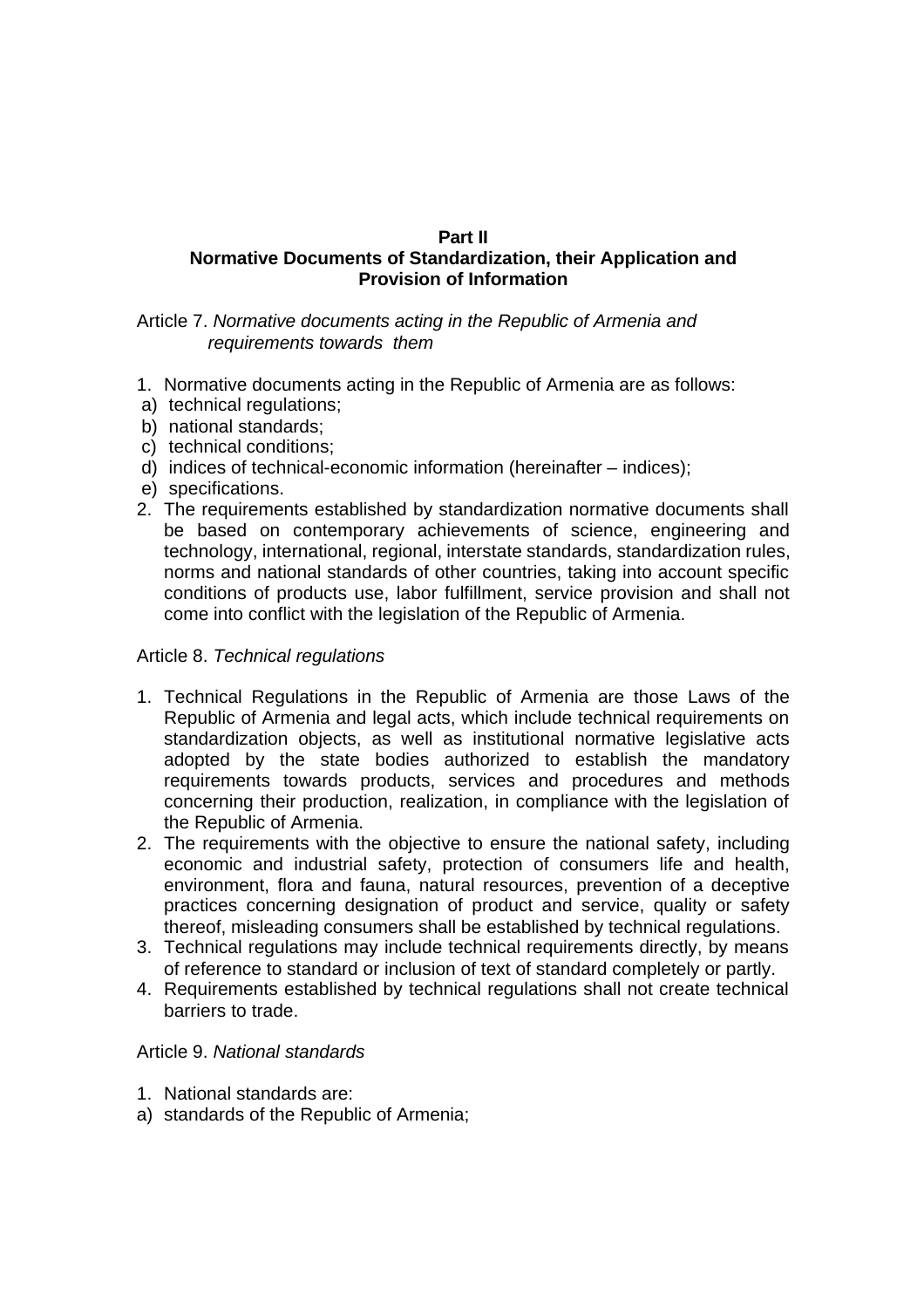- b) international, regional, interstate and national of other countries standards applied in the Republic of Armenia in accordance with the procedure established by the national system for standardization.
- 2. National standards shall define requirements and norms on the products, labor, service safety, sanitary state, technical and informational compatibility, products exchangeability, main consumptive (exploitation) characteristics of product, testing methods, packaging, labeling, transportation, storage, regeneration (repairing), use and utilization of products.

National standards shall also define requirements on the paper work with technical documentation related to products processing, production and use (exploitation), products, labor and service quality assurance, utilization of resources, requirements to the tolerance and seat, as well as terminology, metrology and other organizational-technical and general technical rules.

- 3. "HST" index shall be applied for national standards.
- 4. Preparation of national standards shall be based on the principle of consensus between interested parties. Procedure of preparation, adoption and application of national standards shall be defined by national system for standardization.
- 5. National standards and amendments to them to state registration.

## Article 10. *Technical conditions*

- 1. Technical conditions shall be elaborated and approved by legal persons or sole entrepreneurs for the certain product, labor or service. Necessity of working out and approval of technical conditions shall be established by the rules of national system for standardization.
- 2. Technical conditions and their amendments subject to the state registration.

## Article 11*. Indices*

- 1. Elaboration, adoption, maintenance and application of indices shall be conducted in compliance with the order established by standardization normative documents.
- 2. International, interstate indices or ones of other countries can be applied in the Republic of Armenia according to the order established b standardization normative documents.
- 3. Indices and amendments to them subject to the state registration.

## Article 12. *Specifications*

1. Specifications shall be prepared and adopted by legal entities proceeded from the necessity of implementation of requirements stipulated by the article 3 of this law, as well as of application thereof with the purpose of manufacture organization and perfection. Specifications of scientific-technical, engineer, nongovernmental and other organizations shall be prepared and adopted on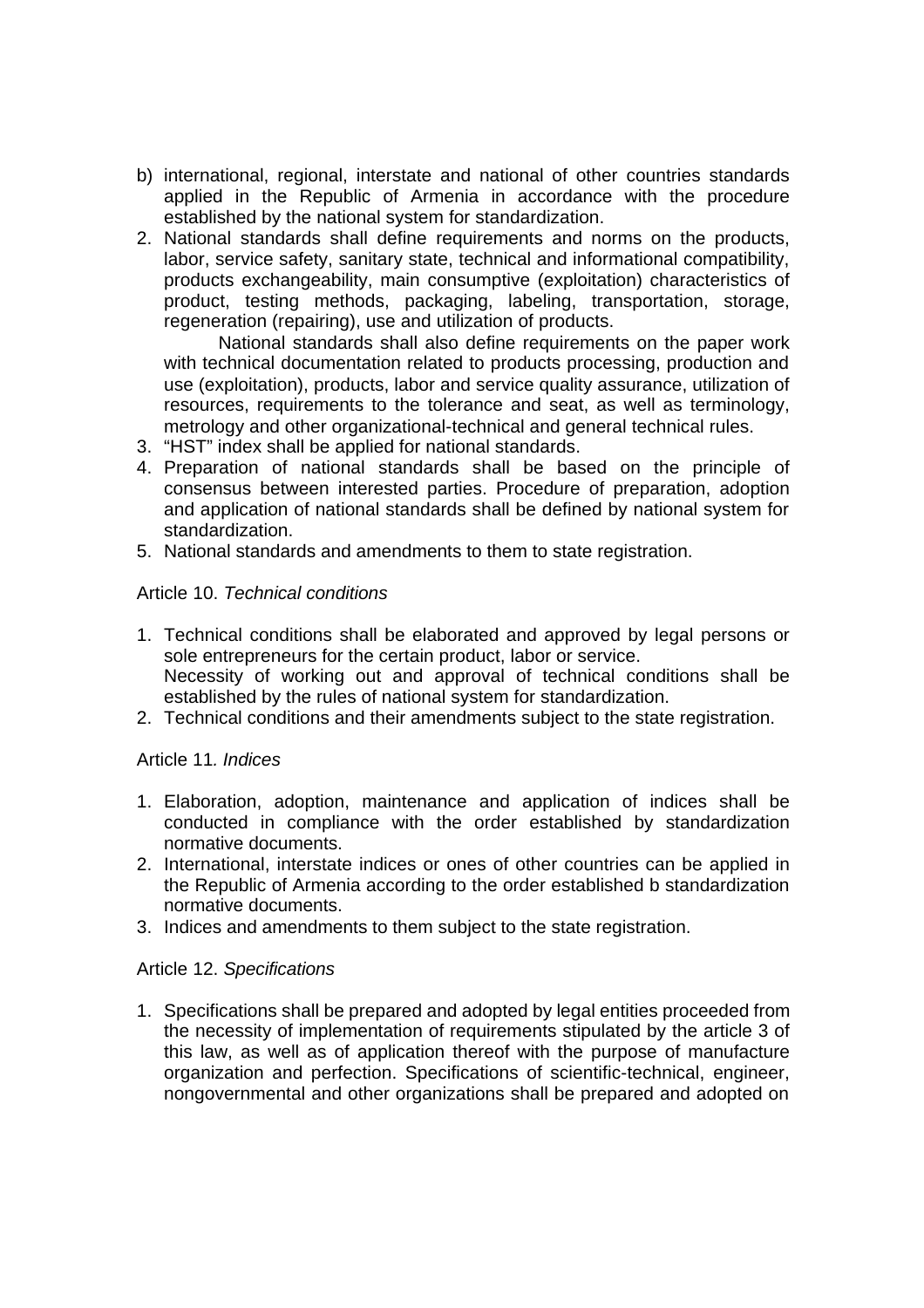the bases of data of fundamental and applied investigations and development works and spread and application of knowledge obtained in different fields. Requirements to preparation, adoption, record keeping, amendments making and invalidation shall be established by organizations.

*2.* Specifications shall not come into conflict with requirements established by technical regulations.

## Article 13*. Application of standardization normative documents*

- 1. Application of standardization normative documents (excluding technical regulations) shall be decided on the part of legal entities and sole entrepreneurs at the stages of production development, manufacturing, realization, use (exploitation), storage, transportation, reprocessing, as well as of labors fulfillment and services provision.
- 2. Application of national standards is voluntary. Application of national standards becomes mandatory if these standards are referred to in technical regulations to be mandatory applied (in exclusive manner).
- 3. Legal persons and sole entrepreneurs are allowed to import goods into internal market, in the case of mandatory requirements stipulated by technical regulations were fixed in contracts to which they are the party.
- 4. Legal persons and sole entrepreneurs, to export products or services, shall fix the necessity of the application of standardization normative documents in the contracts to which they are the party, excluding the cases stipulated by the Laws of the Republic of Armenia and other legislative acts.

## Article 14*. Information on Standardization Normative Documents and their Promulgation, National Database Fund Creation*

- 1. Information on drafted and adopted technical regulations, national standards and indices, as well as registered technical conditions for production and services shall be provided on the side of national body for standardization via its publication.
- 2. The right to publicize standards of the Republic of Armenia has the national body for standardization.
- 3. To keep standardization normative documents and ensure information on them, the national database fund of standardization normative documents shall be created according to the procedure established by the Government of the Republic of Armenia, including technical regulations, national standards, indices, technical conditions, international, regional, interstate standards and ones of other countries, standardization rules, etc.

 Information on standardization normative documents (excluding technical regulations) or their copies provision shall be conducted on the contractual basis.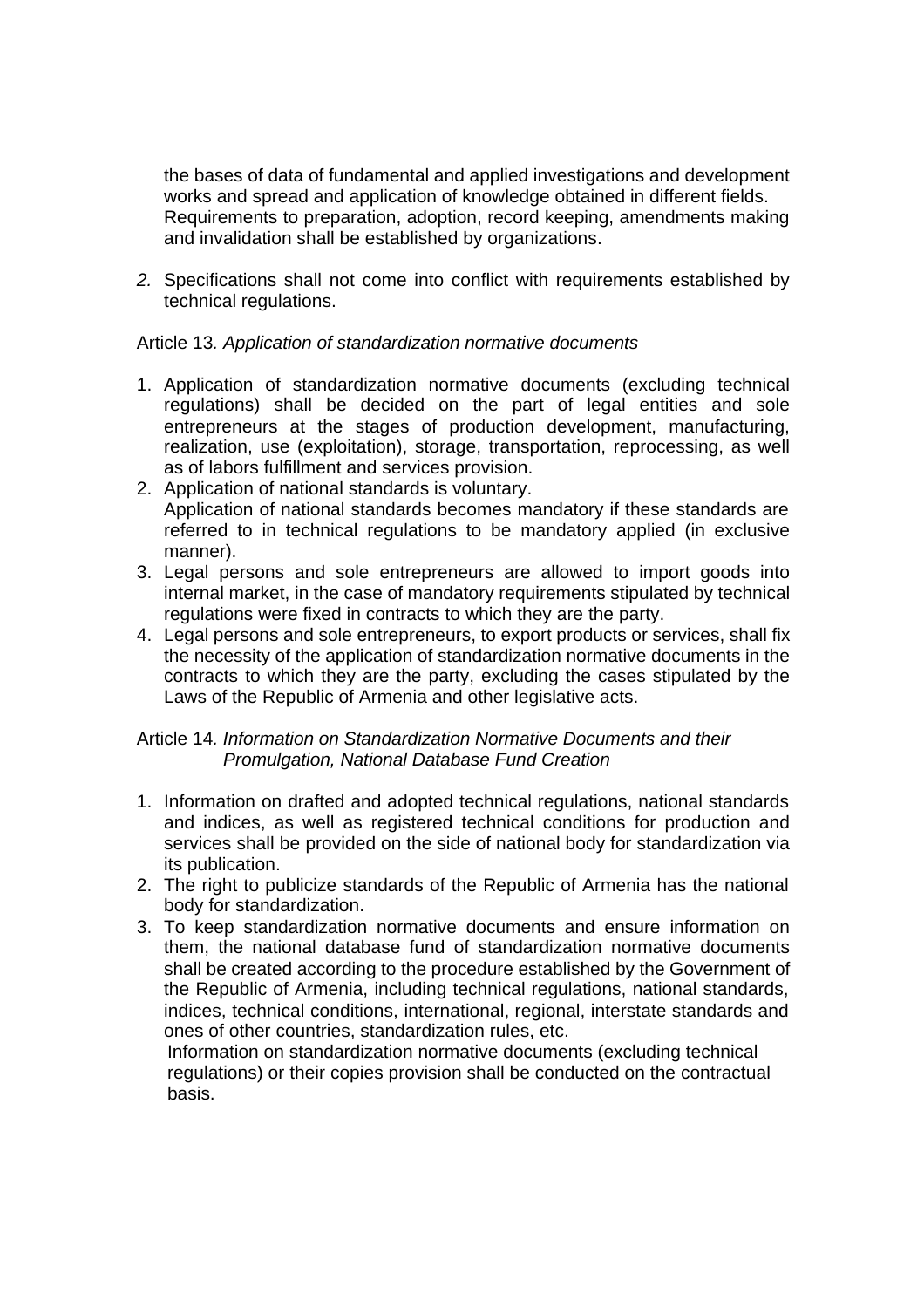## **Part III. Management of Standardization Processes**

Article 15. *State management in the field of standardization*

- 1. State management in the field of standardization in the Republic of Armenia shall be conducted by national body for standardization.
- 2. National body for standardization shall:
- a) pursue the state policy in the field of standardization;
- b) adopt national standards and indices;
- c) establish organizational-methodological and general technical rules, procedures for standardization works proceeding, interrelations between participants for standardization;
- d) establish procedure of application of international, regional, interstate standards, national standards of other countries in the Republic of Armenia;
- e) participate in international, regional, interstate standardization works;
- f) organize the specialization and qualification of personnel in the field of standardization;
- g) ensure official information in the field of standardization and provide notification on them to international, regional organizations according to the procedure established by the Government of the Republic of Armenia;
- h) create and maintain the national database fund for standardization normative documents;
- i) conduct state registration of national standards and technical conditions.

#### **Part IV. Financing of Standardization Works**

Article 16. *Financing of Standardization Works*

1. To mandatory state financing shall subject:

a) preparation of national standards according to the order of the Government of the Republic of Armenia and foreseen by the annual program for standardization of the Republic of Armenia;

b) preparation or participation in preparation of international, regional and interstate standards provided by international, regional and interstate agreements ratified according to the established order;

c) fees for participation in the works of international, regional and interstate standardization organizations according to the ratified by established order international agreements, that shall be paid to these organizations.